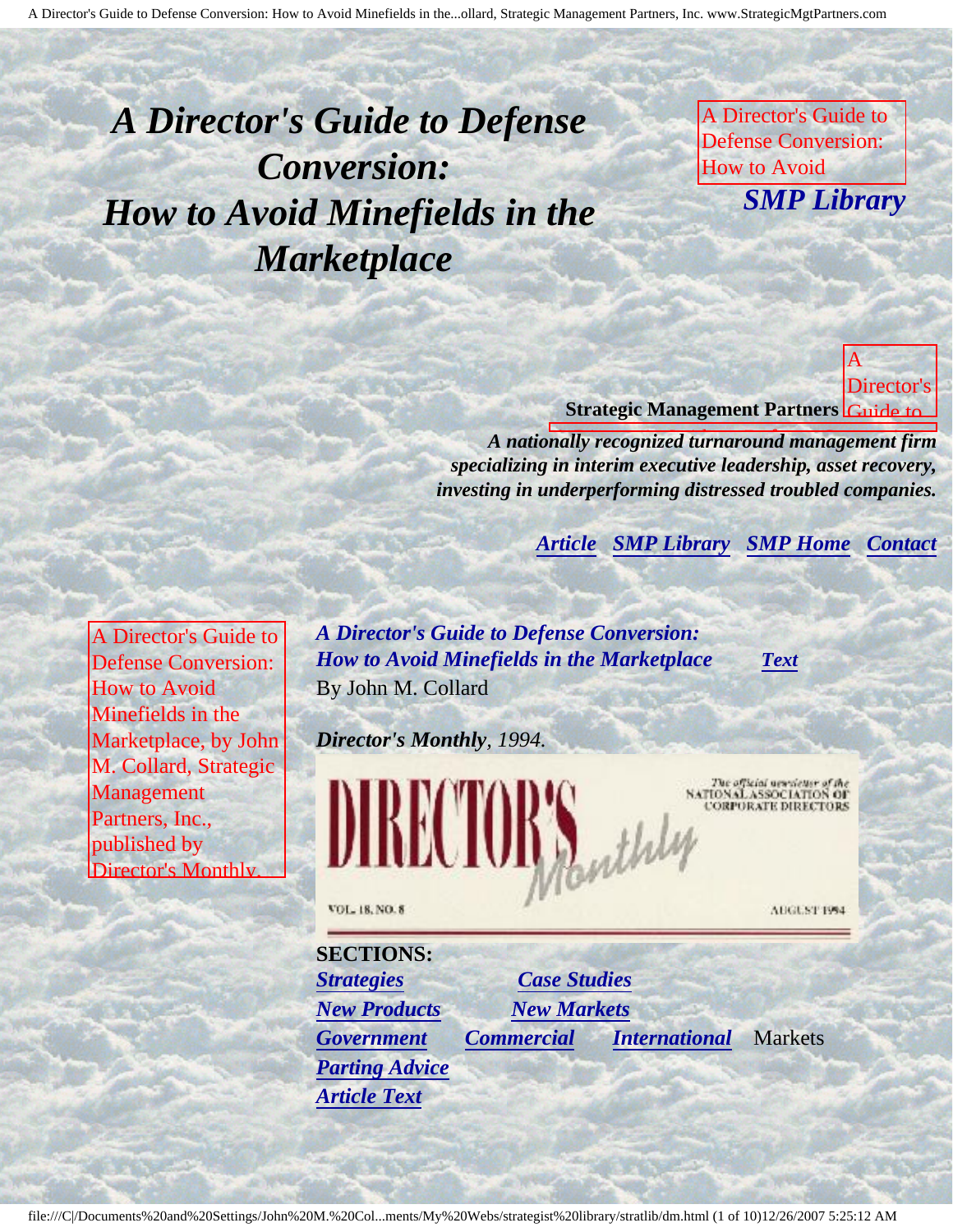*[Sections](#page-0-2) [Index](#page-0-3)*

*John M. Collard, President Strategic Management Partners, Inc. Annapolis, Maryland*

## *Defense manufacturers that head blindly into uncharted territories are asking for peril.*

The nation's shift to a peace-time economy is forcing many companies into a real battle for increased sales. Their defense conversion efforts may be a matter of new products, new markets, or both.

Some companies are finding new, peaceable applications for their military technology. Others remain committed to their product core. But all defense companies are in search of new markets.

Corporate directors are expected to participate in the strategic planning process. If you are a director of a company seeking to find new markets for defense products, you are not only expected to participate in the planning process; you may be needed to lead it.

Even if the companies you serve as a director have not been affected by the defense conversion yet, they will be. Your first reaction to the increased competition may be to advise management to look for new markets. But new markets bring new rules and new ways of doing business, so look before you leap.

*[Sections](#page-0-2) [Index](#page-0-3)*

#### <span id="page-1-0"></span>**New Products**

Determine if your company has products and skills that are transferable to new markets. This can be a challenge. Where can you sell a long-range bomber or a guided missile system? To a foreign power? Since foreign military sales are governed by the Pentagon, you probably don't have many choices.

But the technology that was used to develop a given product may have specific applicability in other arenas. The company you serve may have to change the look and feel of what it is offering, depending upon what the new customer needs. San Diego's XXsys Technologies, Inc., is taking the ultrastrong materials it used to pump into B-2 bombers and is now putting them into bridges and roadways.

<span id="page-1-1"></span>*To move into a new market segment requires a different way of doing business— a fundamental change in approach.*

*[Sections](#page-0-2) [Index](#page-0-3)*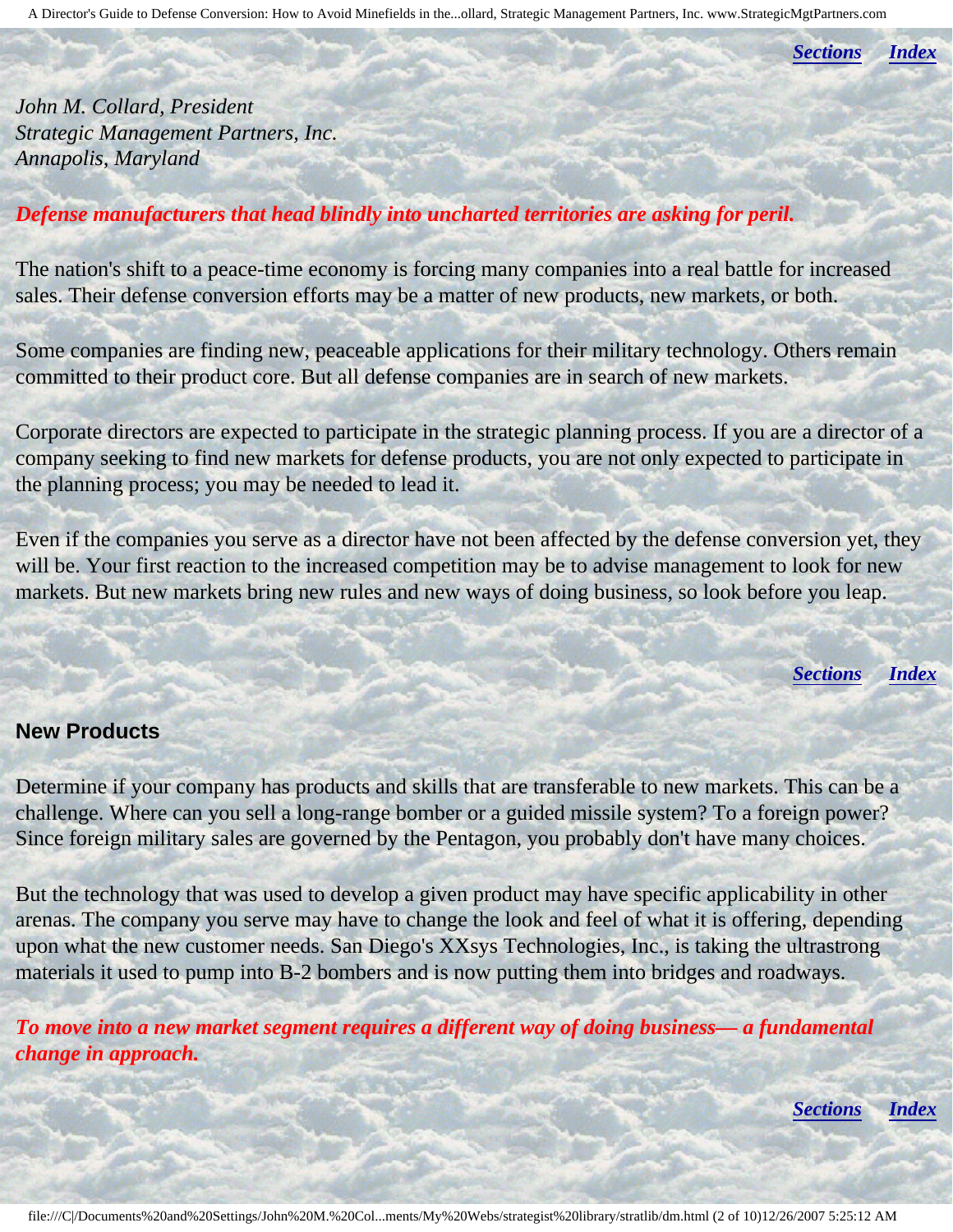#### **New Markets**

The end of the cold war pulled regional economies from their roots and shook off what had been rich soil for easy growth. During the '80s, defense contractors flourished with or without sound strategic planning skills. The government mandate to cut defense spending has forced many contractors to develop such skills — A.S.A.P.

One-time missile manufacturers and former F-14 fabricators are looking for new markets and forcing sales-starved chief executives into new territories without the proficiency to generate revenue once they get there.

Even larger companies have been hit hard. Connecticut's Pratt & Whitney division of United Technologies used to sell some 700 military jet engines a year. This year, orders have dropped to around 50 engines.

Any significant drop in sales usually leads to a shake-up in employment. For example, in Maryland, Westinghouse Corp.'s electronics division has reduced its work force by 40 percent in the past five years. In the height of the defense build up, Westinghouse employed more than 17,000 people in the region. Today, it employs less than 10,000 there.

These companies have been able to diversify their commercial base, but most businesses don't have a back-up plan just in case their major customer walks away. Instead, Plan B often becomes a bootstrap effort to reach out to the "hot market of the month," typically a segment that has been tapped out even as it soars in popularity.

## *Most boards will look to the wide-ranging and economically unrestrained commercial marketplace for renew opportunities. But pitfalls await anxious CEO's and directors here, as well.*

To move into a new market segment requires a different way of doing business — a fundamental change in approach. While a company may be capable of making the shift from government contractor to commercial supplier, and from commercial supplier to international manufacturer, its leaders will need to understand that customer motivation and timing differ in each marketplace.

Typically, you will find management steering a company into one of three major market categories. As you advise and assess strategy, here are points to keep in mind. Here's a look at each major market segment:

Federal buyers are looking for commodity-based solutions. They are looking for value — the best products at the best prices. If your company's marketing efforts are geared toward building relationships first, your competition will be out the door with the contract while your account managers are still warming up to the procurement officer. In this market, management will have to price low to win bids now, then work to cut costs or negotiate adjustments later.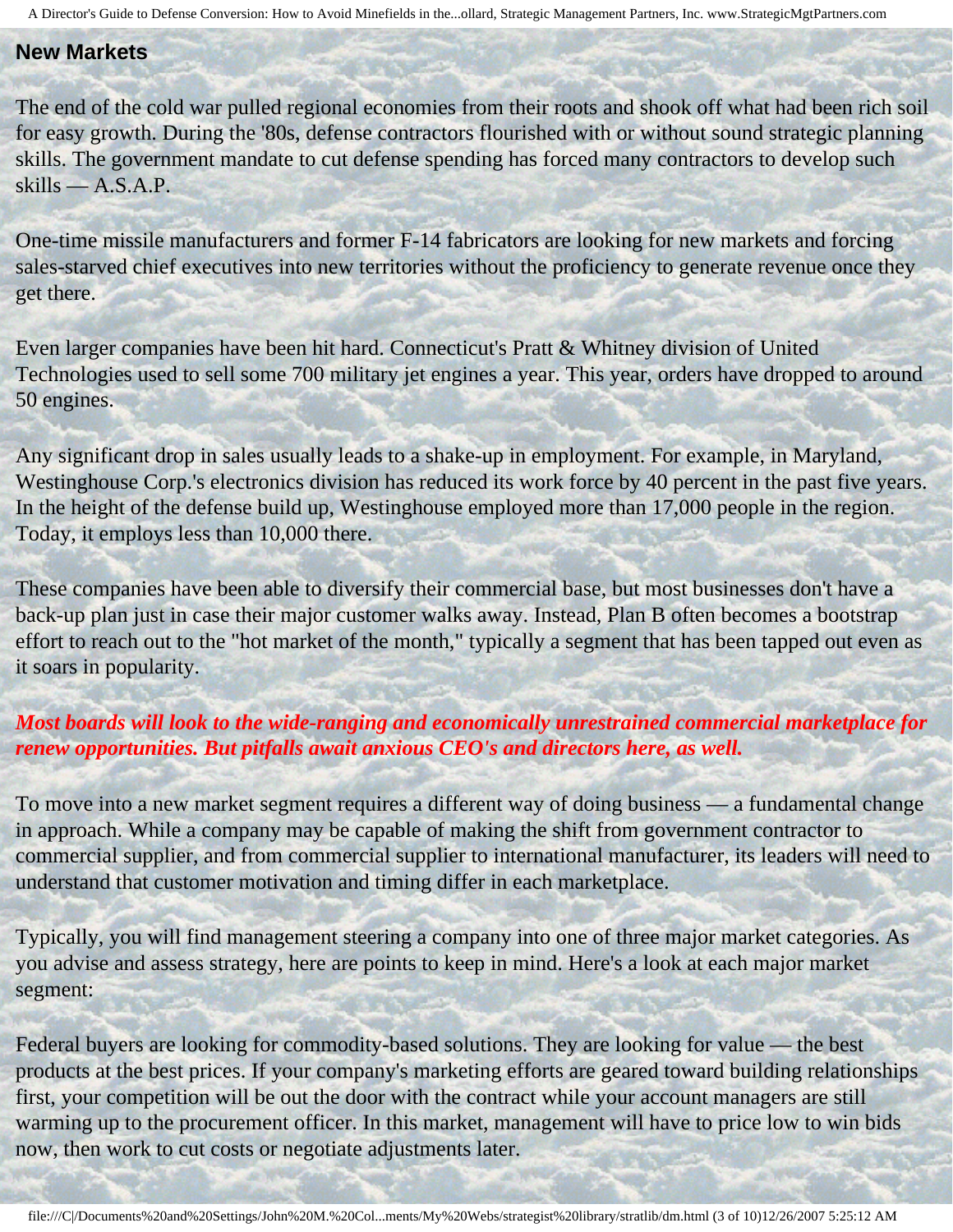*[Sections](#page-0-2) [Index](#page-0-3)*

<span id="page-3-0"></span>

|                        | <b>Government</b>      | <b>Commercial</b>   | <b>Global</b>                             |
|------------------------|------------------------|---------------------|-------------------------------------------|
| <b>Contract</b>        | Life-cycle award:      | Not structured      | Rules of country:                         |
| <b>Environment</b>     | structured by FAR      | <b>UCC</b> governs  | \$ exchange rates                         |
| <b>Market</b>          | Limited; highest-      | Caveat emptor;      | Wide open;                                |
| <b>Environment</b>     | value wins             | business abounds    | who you know/pay                          |
| Distribution/          | Procurement process;   | Salespeople;        | Connections;                              |
| <b>Differentiators</b> | design to spec         | alliances           | local presence                            |
| <b>Technology</b>      | Very important;        | Solution focus;     | Paramount;                                |
| <b>Importance</b>      | military-oriented      | relationship-driven | transferable                              |
| <b>To Win:</b>         | Give fair value for \$ |                     | Demonstrate benefit   Boost local economy |

**Strategies for Winning Business in New Markets**

On the other hand, commercial buyers look for cost-effective (typically fixed-price) solutions that operate within the complement of existing investments.

In the international market, price and product are important, but the bottom line is who you know—not just what you are selling.

*[Sections](#page-0-2) [Index](#page-0-3)*

#### <span id="page-3-1"></span>**Government Contracting**

Two different markets are open for opportunity within the government contracting sector: "set-asides" for qualified sellers (typically small ones), versus competitive procurement opportunities for all sellers (typically large ones).

Government set-asides are programs targeted to small, and/or minority disadvantaged businesses. There are many such qualified sellers so the key here is to get there first.

If management is targeting the government set-aside market, it will find a constantly churning market of entering and exiting players, all of which are vying for contracts in the \$10,000 to \$10 million range.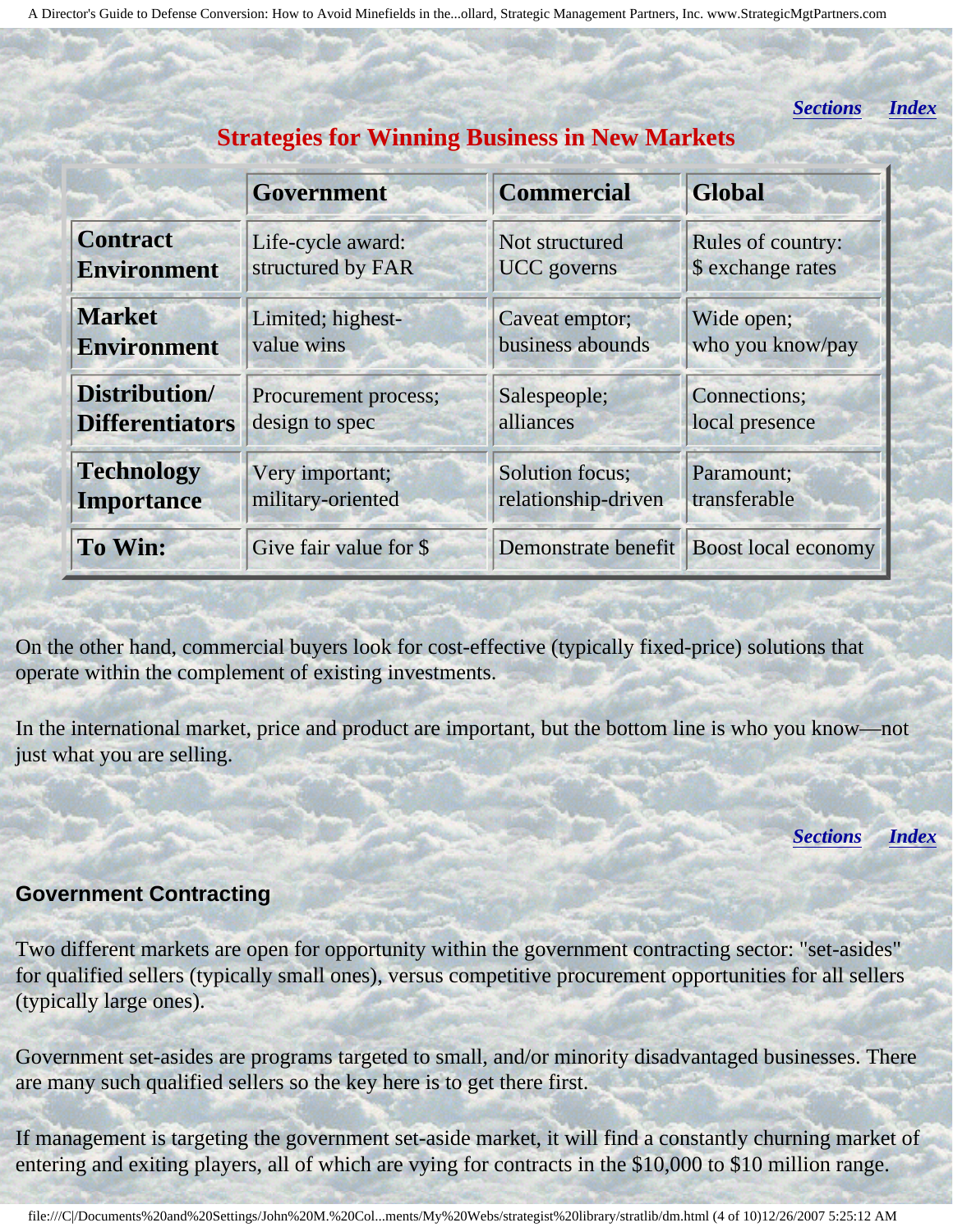What you do is more important in this market than how you do it.

Larger federal procurement contracts are obtained through a lengthy and very competitive bid process. Competition is intense, and scattered among the major aerospace and weapons companies, major suppliers, and established systems integrators. Additionally, there is a second tier of competition brought on by subcontractors who are bundling services to win contracts and become part of larger teams.

Reputation is important when it comes to securing these federal contracts. So is top-to-bottom company support. Competitive bids require a significant corporate commitment just to win the contract.

The low bidder is always the winner in the competitive government contracts market. But the low bidder may not always have the lowest price. Today, contracts are going to the "lowest evaluated bidder," or the bidder who brings the most value for the price to the table. Lowest-evaluated bidders have been beating out the lowest-priced bidders for some time now and are proving to be stiffer competitors. Plan for long lead times, mountains of paperwork, and rock-bottom pricing in the somewhat flat new acquisitions market. Businesses go fishing for deals anywhere from \$5 million to \$100-plus million to \$1 billion in this market segment.

*[Sections](#page-0-2) [Index](#page-0-3)*

*[Sections](#page-0-2) [Index](#page-0-3)*

#### <span id="page-4-0"></span>**Commercial Market—Domestic**

Most boards will look to the wide-ranging and economically unrestrained commercial marketplace for new opportunities. But pitfalls await anxious CEO's and directors here, as well. With so many potential sellers, this is truly a "buyers market," subject to buyers' whims. Management's industry knowledge is paramount here: the company's products and services must be easily defined and understood.

## *Good relationships — from service to smiles — mean everything in [the commercial] market.*

This market is responsive to relationships, increasing prospects and future stability for service-oriented companies. On the other hand, in this market, unlike the government contracting market, buyers can be fickle. You may be providing exactly what a buyer needs, but that buyer may suddenly decide he or she doesn't like your wristwatch. And if your competitors have similar, yet inferior products, they may still be gaining an advantage if they have invited the buyer out on the golf course three out of the past four weekends.

<span id="page-4-1"></span>Good relationships — from service to smiles — mean everything in this market.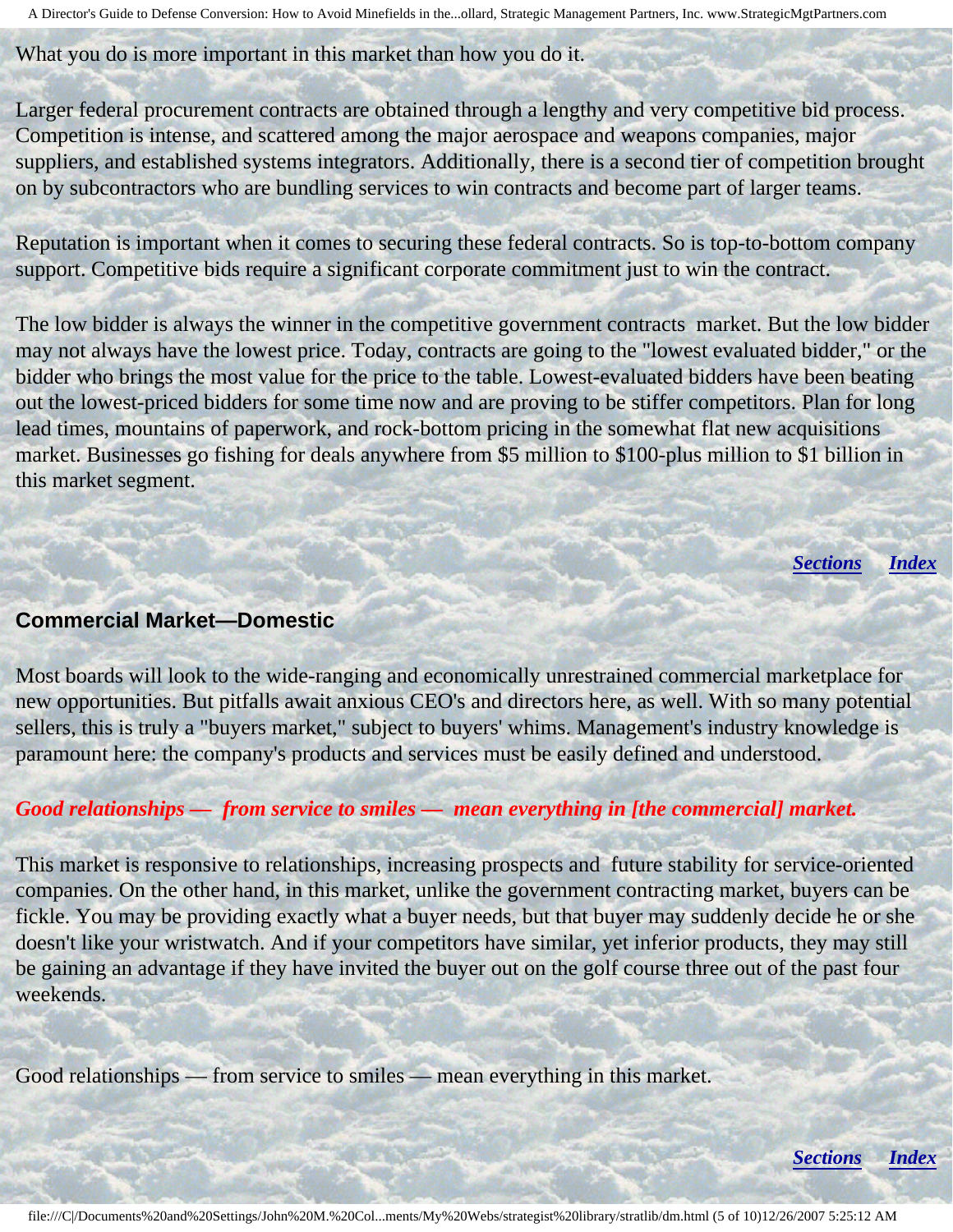#### **Commercial Market — International**

As more businesses wander outside the borders of their native countries, the international market will become increasingly more competitive. Yet companies seeking to move from U.S. government buyers to commercial buyers in other countries won't find it any easier to navigate until others make inroads. For better or worse, the inroads — and the competition — are there. Japan and countries in Europe have been doing defense business internationally for years. U.S. defense businesses are relative newcomers to the international markets, but they are not the only new kids on the block. There's increasing competition from Latin American and Eastern-bloc nations with low labor costs.

If relationships are "key" in the commercial market, in the international market they are "king" sometimes literally. In the international market, in fact, some relationships can be traced by bloodlines.

Whereas the U.S. welcomes foreign products, many countries limit imports. Both Ford and Honda have proven this point with their widely scattered worldwide plants. Exclusionary tactics often range from burdensome import duties and competition-limiting treaties to competing against local government subsidized bids. And don't be surprised to hear that the company you serve is paying "entry" fees all the way through a power structure that includes distributors who may well be the King's (or President's or Commander-inChief's) nephews. As a director, you will want to be well-versed in the Foreign Corrupt Practices Act, including 1988 amendments, in monitoring these payments.

Foreign buyers are commercial in nature, yet they favor their own suppliers unless what they need can only be purchased abroad. And they may only be outside their own borders for a short time seeking technology transfers, as many technologies are replicable.

*[Sections](#page-0-2) [Index](#page-0-3)*

#### <span id="page-5-0"></span>**Parting Advice**

Here are some summary tips to keep in mind as you serve on the board of a defense manufacturer. Make sure management:

- knows the company's competitive strength's and weaknesses how do the company's products and services compare to the competition in terms of technology, design, and cost?
- respects the limits of the company's resources it should build only one or two market niches at a time, not try to conquer the world.
- protects the market share it has already earned while it reaches out for new business. Markets neglected while reaching toward new sales become prime targets for the competition.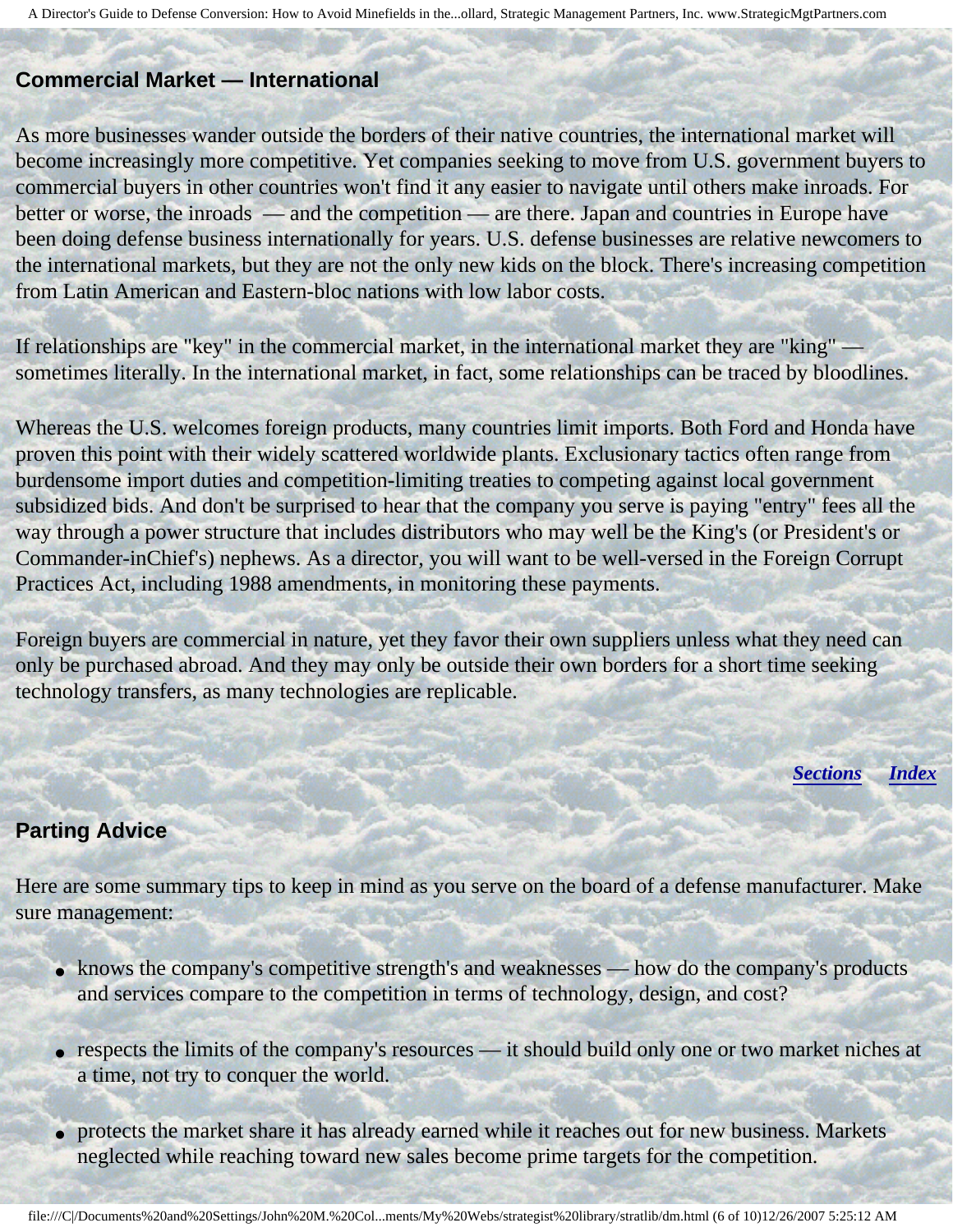<span id="page-6-0"></span>Finally, as a director, be willing to throw all assumptions out the window. New markets bring new personalities, customs, and business traditions to the table. Use your experience to help managers adapt.

*[Sections](#page-0-2) [Index](#page-0-3)*

## *Three Case Summaries*

**A \$25M NASDAQ Manufacturer**

**A \$33M Weapon Systems Contractor**

A \$33M weapons

**A \$59M Systems Integrator**

## **Who:**

A \$25M public NASDAQ traded microprocessor based manufacturer defense contractor, provider to US Gov't, NATO countries and contractors; with 240 US employees and 60 European employees.

systems development and deployment engineering services to U.S. government contractor providing, especially the air/space segments of the military, SDIO, NASA, and National Laboratories. With 300 employees.

A \$59M systems integration, facility management, networking and engineering U.S. government contractor in the 8a disadvantaged business set-aside program, servicing federal government agencies. With 660 employees.

## **Situation:**

No sales force. Too many accountants and engineers. Losing money. Market shrinking with defense cutbacks. Bank called the credit line and imposed daily covenant certification. Trade creditors filing suits. Desperate for new capital and leadership. The classic turnaround situation.

No business development function or staff; had not won a major contract in 3 years. Market shrinking with defense cutbacks. Market direction uncertain. B&P funds deteriorating; profit margins eroding. High overhead rates. Prices not competitive. Backlog eroding. Desperate for cash.

Owner was part of everything, wouldn't delegate. 42 percent employee turnover. Business development and program management didn't work together. Had not won a major set-aside contract in 4 years. Never won competitively, at maximum size for 8a contractor. Bank called out of covenant loan. Losing money; no cash. Planned to become \$200M commercial systems integrator in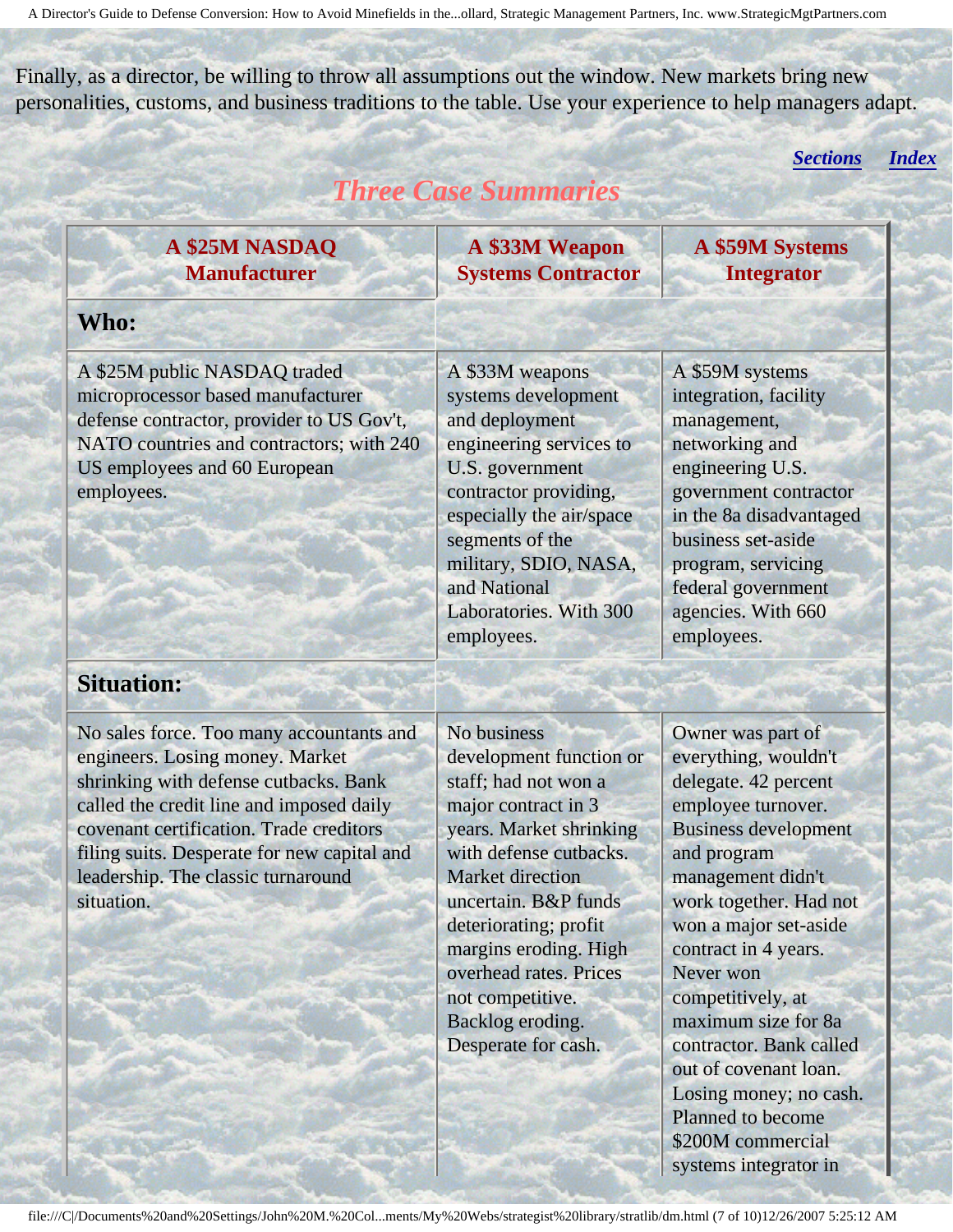five years.

## **Strategic Recommendations:**

Identify crucial issues and isolate specific causes. Develop realistic long term plan for transition from "product to market" to "integration services" orientation, and a short term option to cut losses if the conditions prohibited a successful turnaround.

Develop a plan to increase sales win ratios. Shift out of defense into environmental air quality improvement to reposition the company to achieve greater value for the owner. Develop creative pricing structure and strategy review process.

Implement plan to graduate from 8a program. Build management team to operate in new competitive commercial and international marketplace. Increase sales win rates, and reposition company in new areas to get greater value for the owners.

## **Results:**

Successful turnaround of public company. Return of value to investors. The company was recently sold.

New business at historic sales win rates, and expanded operations in new markets.

Winning competitive bids. Following realistic growth expectation of \$120M in 5 years with 40 percent to come from commercial market.

 *John M. Collard is president and founder of Strategic Management Partners, Inc., an Annapolis, Maryland-based transition and turnaround management firm that specializes in valuation enhancement, corporate renewal, defense conversion and strategic repositioning.* 

 *Formerly Collard served as president of Delta Data Systems, a \$25 million manufacturer ill a turnaround. He also was a vice president with Martin Marietta, where he was responsible for turning or transitioning troubled segments.*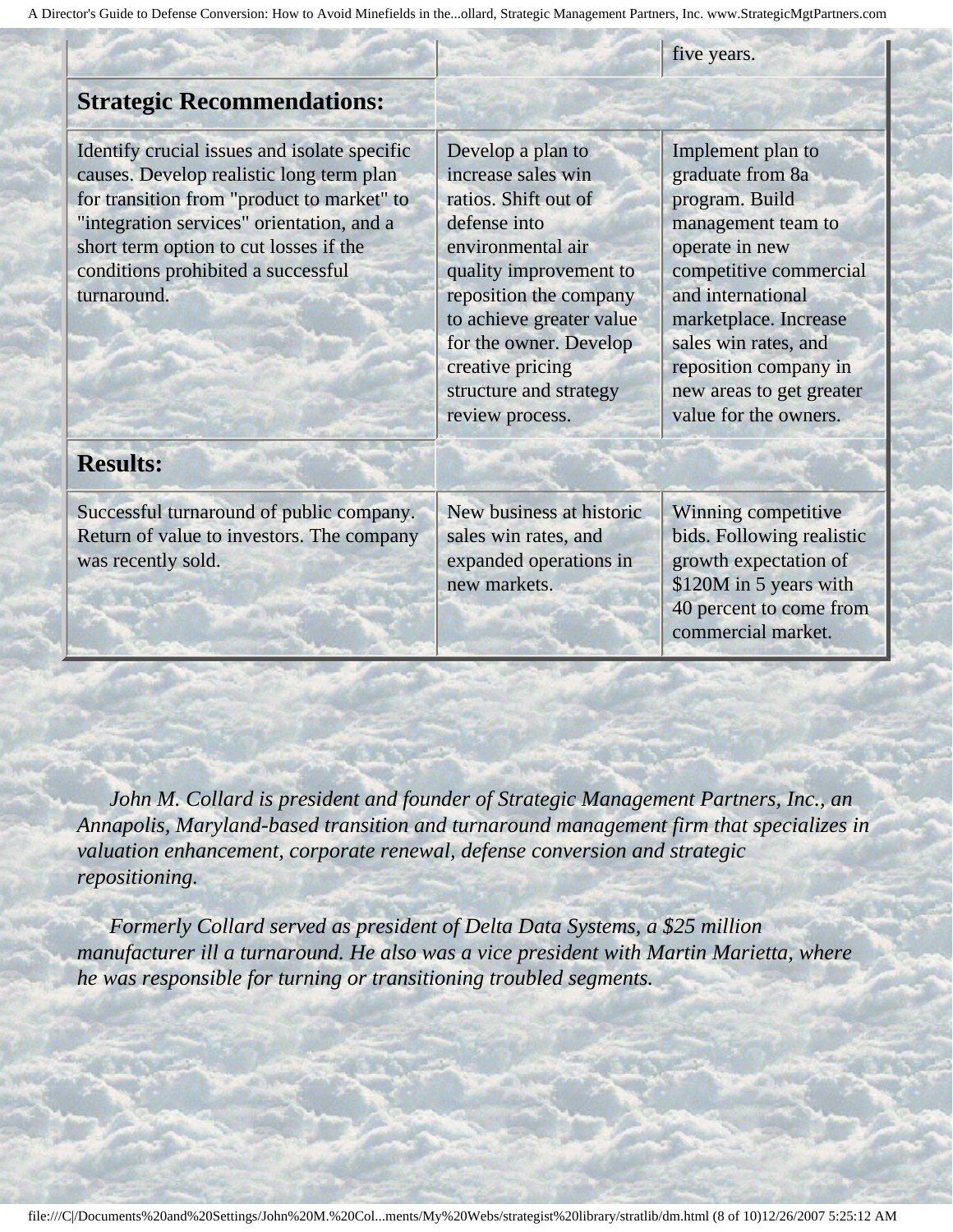*He serves on the board of directors of both public and privately held companies and is a frequent author and speaker. He is one of only 24 industry professionals who have earned the Certified Turnaround Professional (CTP) designation?. In addition, Collard is currently chairman of the Turnaround Management Association. His company was named as one of the "Twelve Outstanding Turnaround Firms of 1993" by Turnaround and Workouts, a newsletter based in Washington, D. C.* 

*Director's Monthly is published by the National Association of Corporate Directors and each monthly edition is received by over 8,000 directors of public and privately held companies. Founded in 1977, the role of this association is to enhance the governance and performance of business entities.*

*Reprinted with permission. Director's Monthly, National Association of Corporate Directors, 1994. Copyright 1994, Strategic Management Partners, Inc.* 410-263-9100

A Director's Guide to Defense Conversion: How to Avoid Minefields in the

Marketplace, by John M. Collard, Strategic Management Partners, Inc., published by

*[Sections](#page-0-2) [Index](#page-0-3)*

*[Index](#page-0-3)*

#### **AUGUST 1994**

**Builde** 

DIRECTOR'S Manthly

We welcome constructive inquires. More information is available if required.

There is more to Strategic Management Partner's *[Return to Home Page](http://members.aol.com/strategist/home.html#TOP)*

## <span id="page-8-0"></span>**A** Contact Information **Contact Information** Director's

Defense John M. Collard, Chairman Strategic Management Partners, Inc. 522 Horn Point Drive